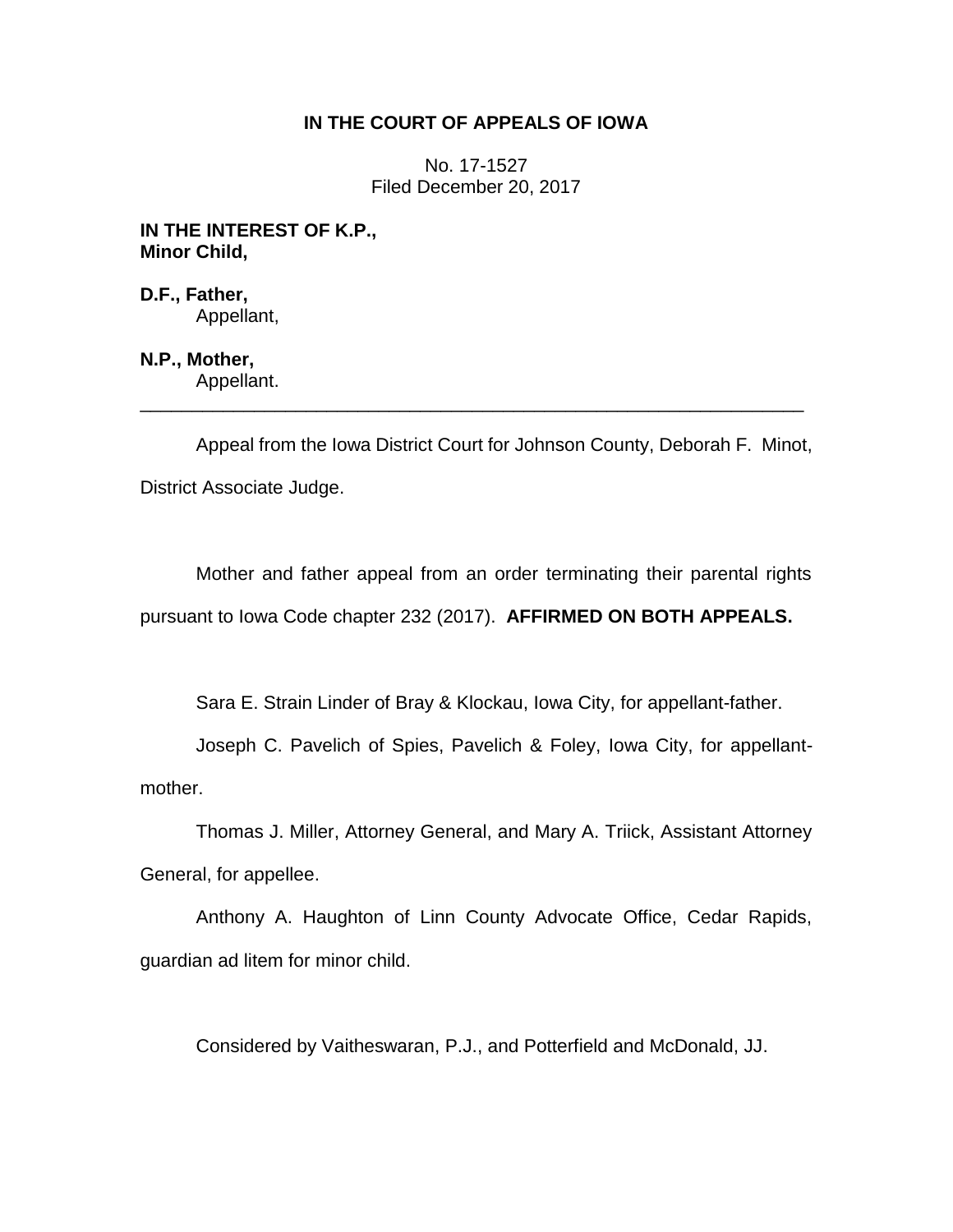### **MCDONALD, Judge.**

A mother and father separately appeal the termination of their parental rights in their child, K.P. On appeal, the mother contends termination is inappropriate due to the strength of the parent-child bond. The father challenges the sufficiency of the evidence supporting the statutory ground for termination, requests an additional six months to work toward reunification, and argues termination is not in the child's best interest.

I.

The child at issue almost died while in the care of the mother. The record reflects Najah and Devonte are K.P.'s biological parents. K.P. was born five weeks early and spent the first twelve days of his life in the hospital due to low birth weight, respiratory problems, feeding problems, and other issues resulting from prenatal drug and alcohol exposure. After K.P. was discharged from the hospital, Najah, her paramour Frank, and K.P. briefly lived with Najah's friend Henrietta until they went to stay with a man named Anthony. On the second day of their stay with Anthony, first responders were dispatched to the apartment after receiving a 911 call the baby was coughing up blood. K.P. was transported to the hospital. X rays revealed air in his abdomen. Tests revealed injuries to his tonsil and soft palate. Doctors determined K.P. had "air filled neck and chest spaces outside of the airway and significant bleeding . . . from an unknown mechanism of injury." One doctor described the infant as having a "stomach full of blood." Emergency surgery revealed K.M. suffered "three parallel sharp cuts found through the soft tissues of the throat, one in the soft palate, one dividing the tonsil partially from its bed and one diving into the posterior pharyngeal wall down deeply in the throat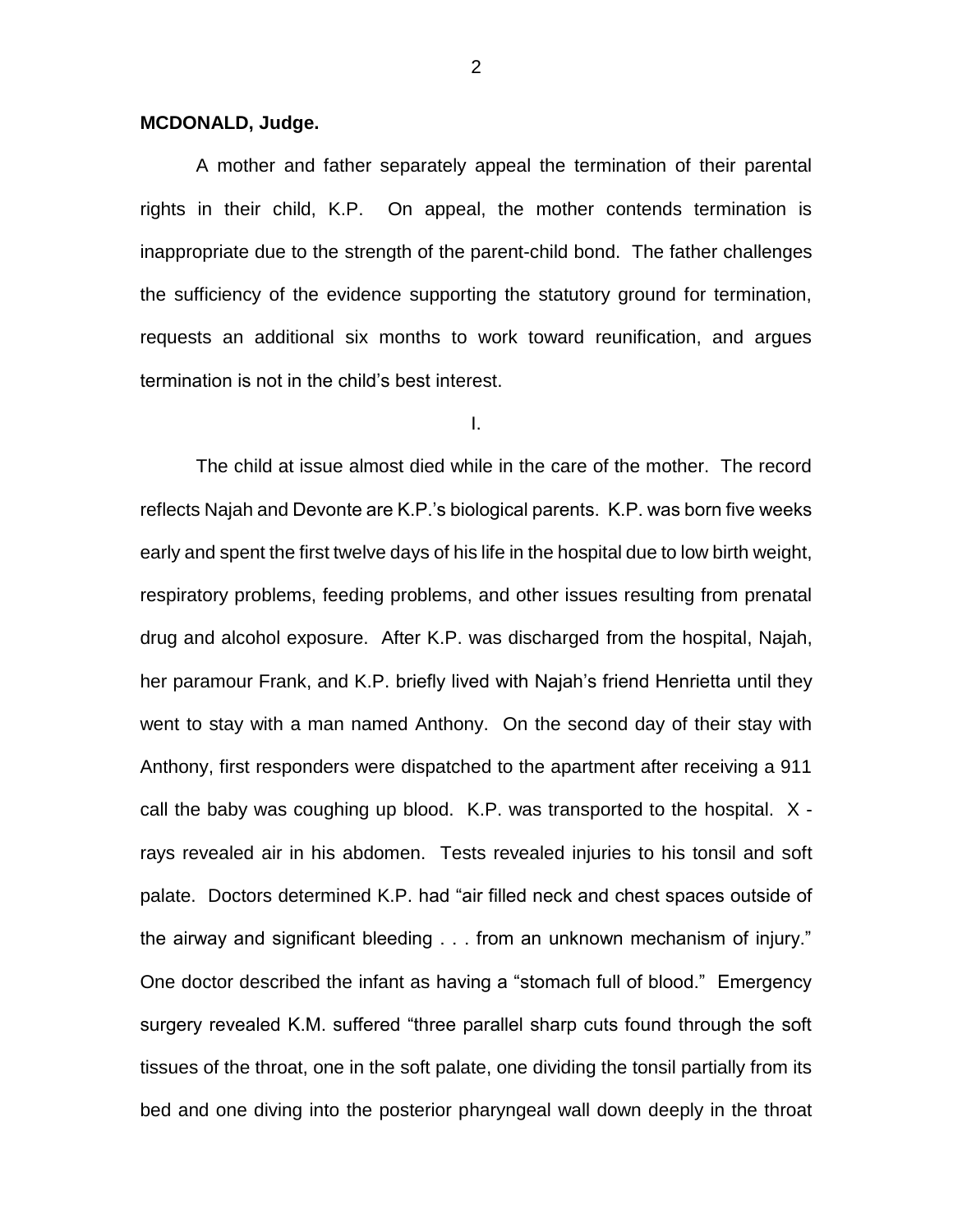into the hypopharynx, the lower throat below the tonsils leading to the esophagus." The injuries were not caused "by any tool used in routine baby care." They were "consistent with injury from a sharp weapon, such as a knife. It could not have been a single, accidental penetration with three vertical swipes in the throat." Any one of the injuries "could easily have caused death" by blood loss. The surgeon concluded: "I cannot come up with a plausible instrument of injury; however it is, in my well trained and expert opinion, clearly nonaccidental trauma, and consistent with an intent to kill." K.P. remained in the pediatric intensive care unit (PICU) for approximately two weeks and was then discharged to foster care. At the time of the injury, K.P. was twenty-five days old.

Who caused the injury to the child remains unresolved. A hospital social worker met with Najah and Frank to explain the child's injuries. During the discussion with the social worker, Najah said, "Nobody could have hurt him because only [Frank and I] care for [K.P.]. Nothing has ever gone in his mouth except for his bottle and the blue bulb suction when he needed it." The social worker noted Najah denied that any other individuals had cared for K.P. since his discharge from the NICU. The police executed a search warrant on the home. They found nothing of investigatory significance. First responders reported they did not observe any instrument at the home that could have caused K.P.'s injury. According to our record, no one has been charged with any crime related to the potentially lethal incisions to K.P.'s mouth and throat.

Although criminal action was not taken, protective measures were taken. The Iowa Department of Human Services (IDHS) took prompt action in response to the injury. IDHS removed K.P. from Najah's care the day after K.P. was taken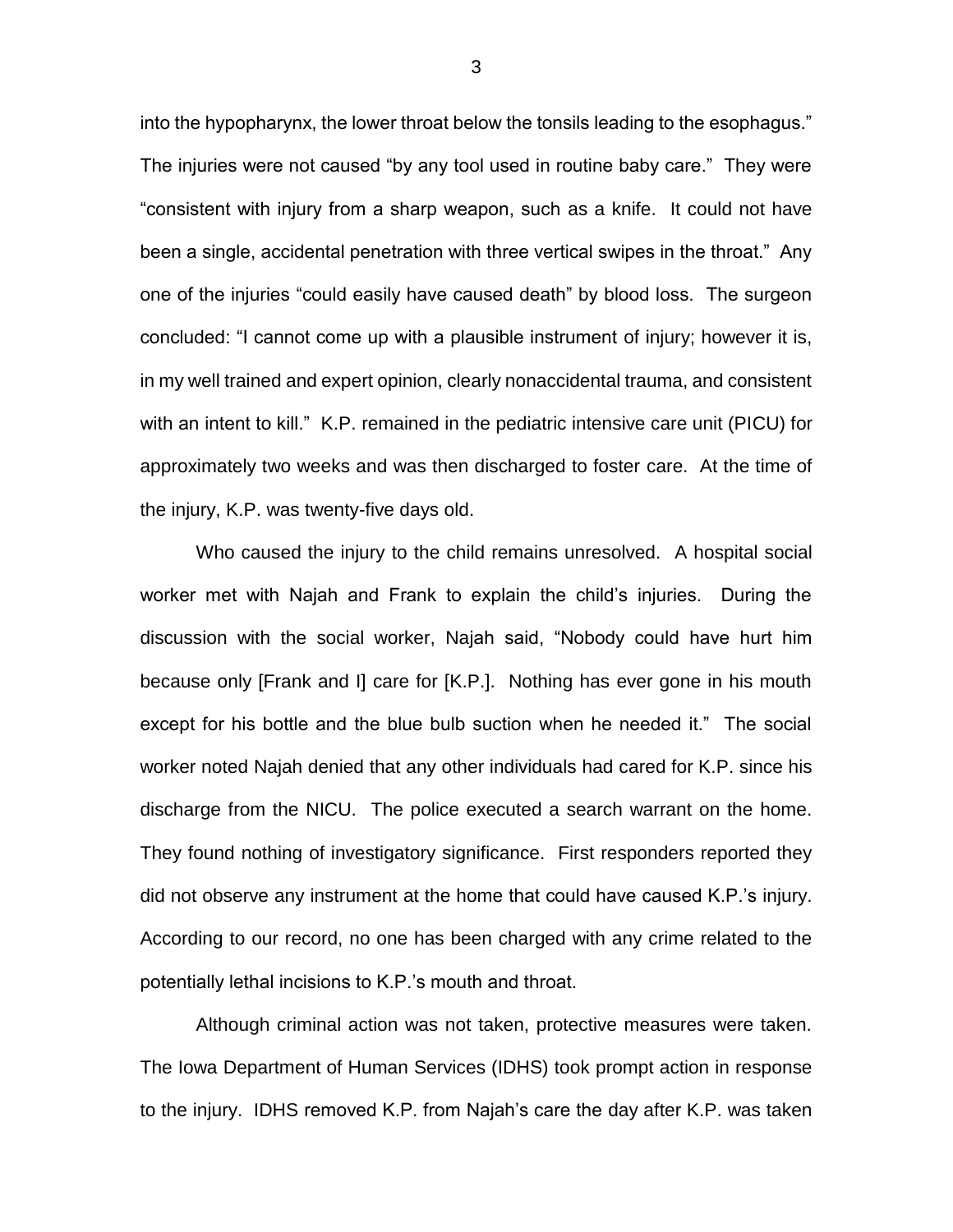to the hospital. K.P. was placed in foster care. IDHS initiated services for Najah and Frank. Najah and Frank were involved with IDHS and Family Safety, Risk, and Permanency (FSRP) services through Four Oaks. Najah informed the service providers the child's father was Devonte, but she called him "unfit," stating he had substance-abuse and mental-health issues and had "tried to kill" her. She informed providers she had a civil domestic abuse no-contact order in place against Devonte.

The matter came on for a removal hearing in March 2016. All parties stipulated to continued removal. At the hearing, the juvenile court learned Frank had visited K.P. in the hospital by falsely claiming to be the child's father. In response, the juvenile court entered a no-contact order, prohibiting Frank from having contact with the child. Devonte was present at the removal hearing, but he did not acknowledge paternity. The court denied Devonte's visitation request until paternity was established. Thereafter, Devonte was arrested for violating the domestic abuse no-contact order when he went to the hospital to visit K.P. and had contact with Najah. Devonte became very agitated in court and was escorted out of the courtroom by several deputies. He was later found in contempt of court and sentenced to serve thirty days in jail.

In April 2016, the parties stipulated to the adjudication of the child as a child in need of assistance pursuant to Iowa Code section 232.2(6)(b) and (c)(2) (2016). Najah was homeless and unemployed. She had not completed a substance-abuse evaluation. She remained involved with Frank although she continued to misrepresent the same. Both IDHS and FSRP workers had asked her if she had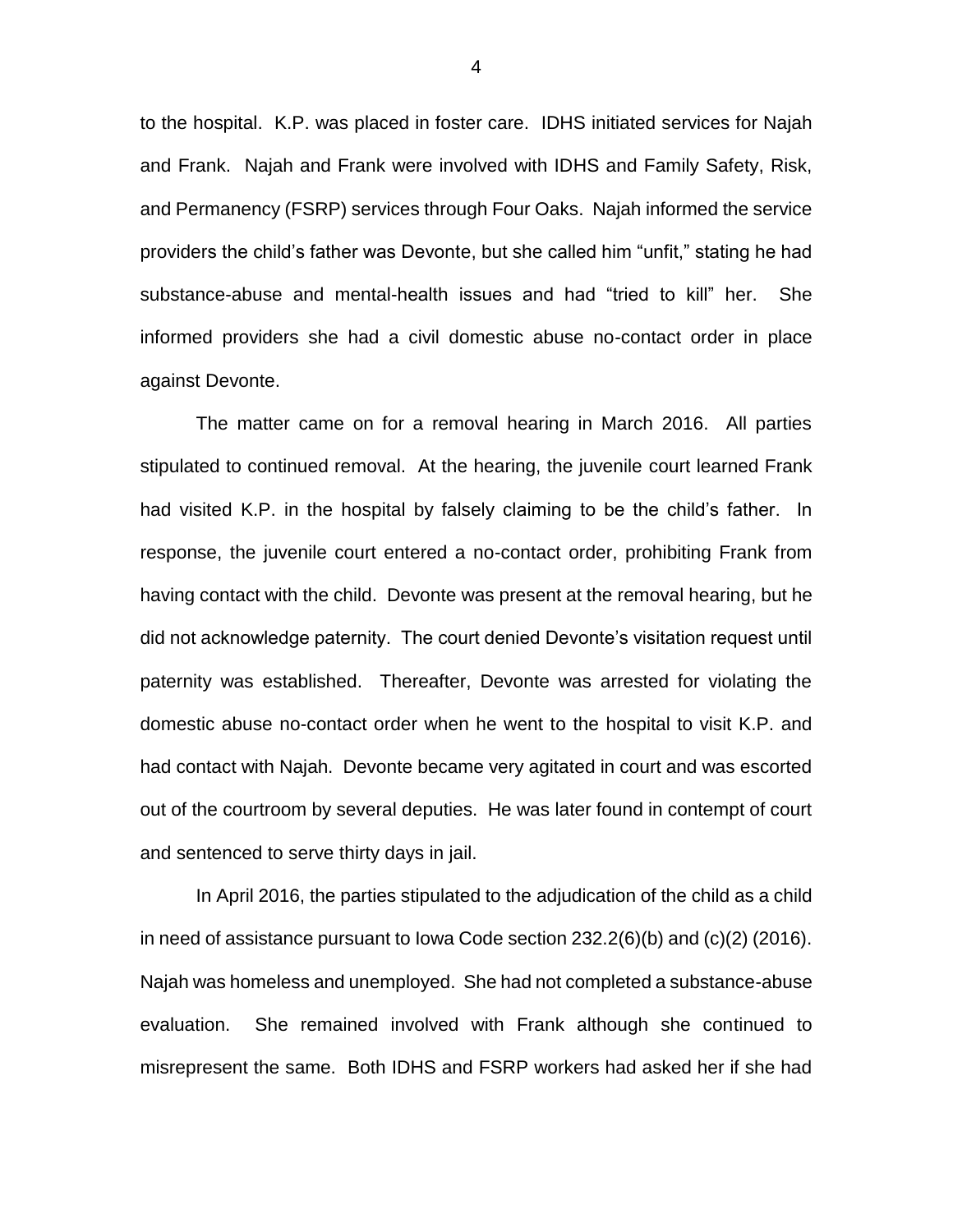any other information about the precipitating incident with K.P. and she had denied having any additional information. The court authorized visitation with Devonte.

The dispositional hearing was held in May 2016. All parties agreed K.P. should remain in foster care. The court noted it was "highly unlikely" the child would be returned to Najah's care "until it is known how this child was injured and who is responsible." The next day, Najah and her foster mother, Cleo, appeared at the police department. They spoke to the officer investigating K.P.'s injuries. They advanced various theories, which are summarized in the officer's report:

Najah said she, [Frank], [Henrietta], and Henrietta's threeyear-old daughter [J.] arrived at the . . . apartment on [the day in question] at approximately 5:00 p.m. Najah said Henrietta left the apartment after 11:00 p.m. Najah said once Henrietta left, was the first time [K.P.] had ever been left in her and Frank's care since he came home from the hospital. Najah said up until that point [K.P.] was cared for by Henrietta. Najah said she and Henrietta recently got into a fight and no longer speak to each other. Najah said she thinks whatever happened to [K.P.] had to have happened at Henrietta's house, because it did not happen at the . . . apartment. Najah said she suspects Henrietta knows what happened to K.P. because she was telling people his throat was cut before she even knew it.

Cleo proceeds to tell me that her son, [Travis], told her he had a conversation with Henrietta at the hospital. Cleo said Travis told her that Henrietta said her daughter [J.] might have caused the injury to [K.P.]. Cleo said Travis told her that Henrietta told him [J.] was left alone in the bedroom with [K.P.] at the . . . apartment on [the day in question]. [K.P.] started crying at this time, and none of the adults leave the living room to go check on him. Henrietta just yells back at [J.] to put his pacifier back into his mouth. Najah states during this time [J.] had a sucker on a stick she was eating. Cleo said she believes [J.] shoved her sucker in [K.P.'s] mouth, causing his injuries. Cleo goes on to say [J.] has been known to stick candy into other kids' mouths, but adults have always been around to prevent it from happening. Cleo says she has been doing her own investigation into what happened and this is the explanation she came up with.

At this point during the interview Najah now tells me she thinks Frank is responsible for [K.P.'s] injuries. Najah proceeds to say she had a conversation with Frank because he did not appear to be grieving for [K.P.]. Najah said she told Frank that she thinks he might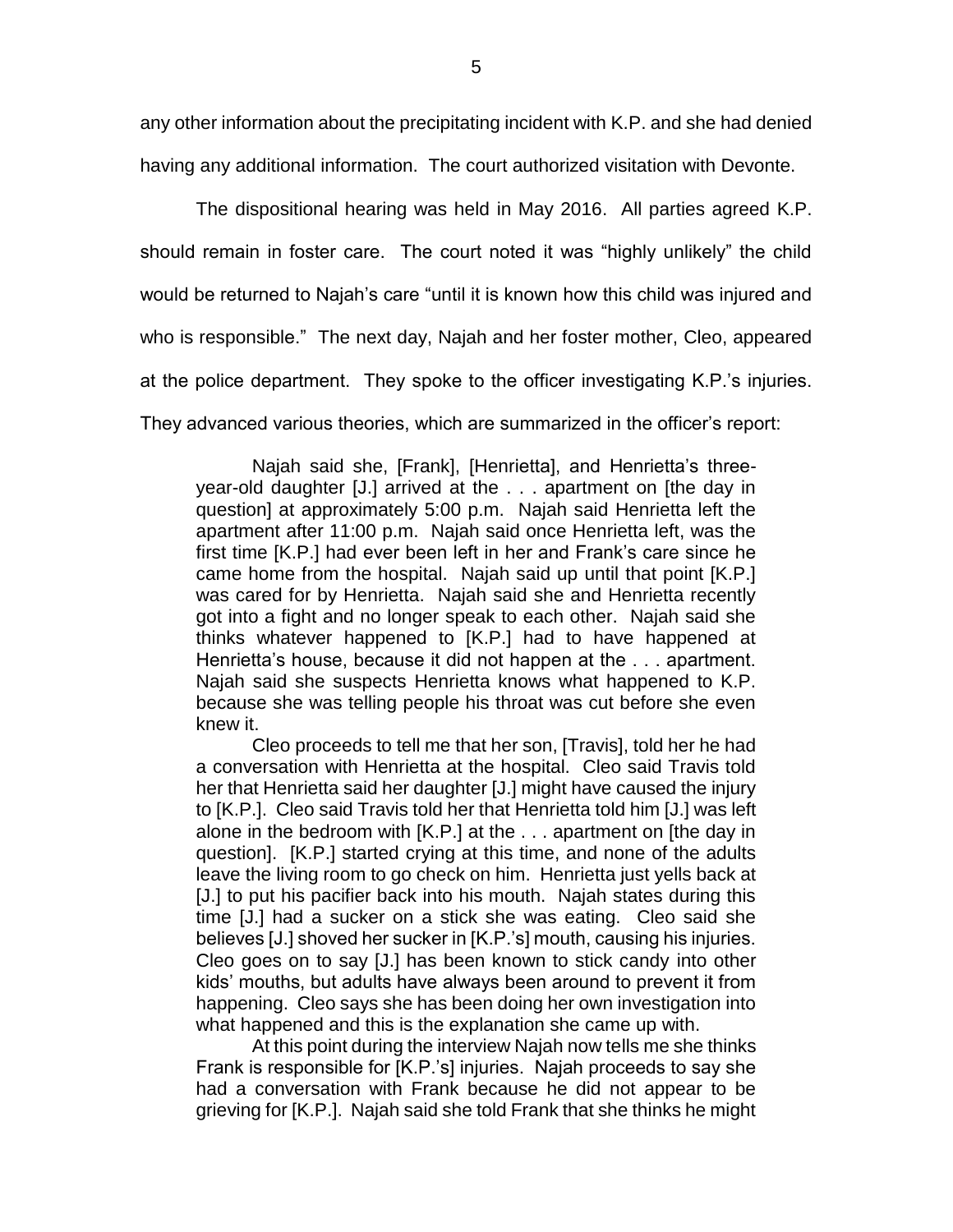be the person who hurt [K.P.]. Najah does not provide any evidence of Frank causing [K.P.'s] injury.

The interview wraps up by Cleo stating to Najah and I that [the juvenile court] has made it clear that [it] will be terminating parental rights if [the court] is not told who caused [K.P.'s] injury. Najah says [the juvenile court] wants a name, and we are not gonna have a name. At this point we get up to exit the interview room, and Najah states, "Frank has a scalpel." Najah said Frank has a scalpel that he stole from the hospital, but he stole it after this incident. Najah said that morning [K.P.] was transported to the ER via ambulance Frank stole the scalpel. Najah said they were waiting in a room and Frank took a package out of a drawer. Najah said a scalpel was wrapped up inside the package, and Frank took it. I ask Najah why she never told me about Frank having a scalpel, because it is very important information. Najah tells me because she just now remembered. Najah goes on to tell me Frank showed her the scalpel after [K.P.'s] surgery, and he had put it in the monkey pocket of [K.P.'s] diaper bag. Najah proceeds to tell me she did not know for sure when Frank actually stole the scalpel, because she did not physically see him do it. This statement contradicts what she told me minutes before, when she says she was in a room and he took a package out of a drawer, and wrapped inside it was a scalpel. Najah proceeds to tell me that prior to this incident herself, Frank, and Henrietta went to the emergency department at Mercy Hospital. Najah said while they were at Mercy Frank and Henrietta stole some Novocain, but she did not see either with a scalpel. Najah tells me about a month before [K.P.] was injured Frank had a scalpel and Novocain, and they got into a fight because she did not want him to have it. Najah said she threw the scalpel and Novocain in the trash, and Frank took it back out. Najah proceeds to tell me that [the] first time she saw the scalpel was in the PICU after [K.P.'s] surgery, and she has no idea when he stole it, and how long he has had it. Najah's story about Frank having a scalpel was very inconsistent, and changed multiple times.

Najah tells me if she could give me Frank's scalpel could I take a look at it. I tell her if Frank has a scalpel I would definitely like to take a look at it. I also tell her I do not believe I have probable cause to apply for another search warrant of Frank's residence. Cleo and Najah proceed to discuss between themselves that they are going to go to Frank's residence and search it for the scalpel. I tell them that I do not recommend them doing that, and in no way am I telling them to go search Frank's residence for evidence. This concluded the interview.

Najah and Cleo returned to the police department later that evening with a

scalpel. The officer was skeptical of Najah's explanation—that she found the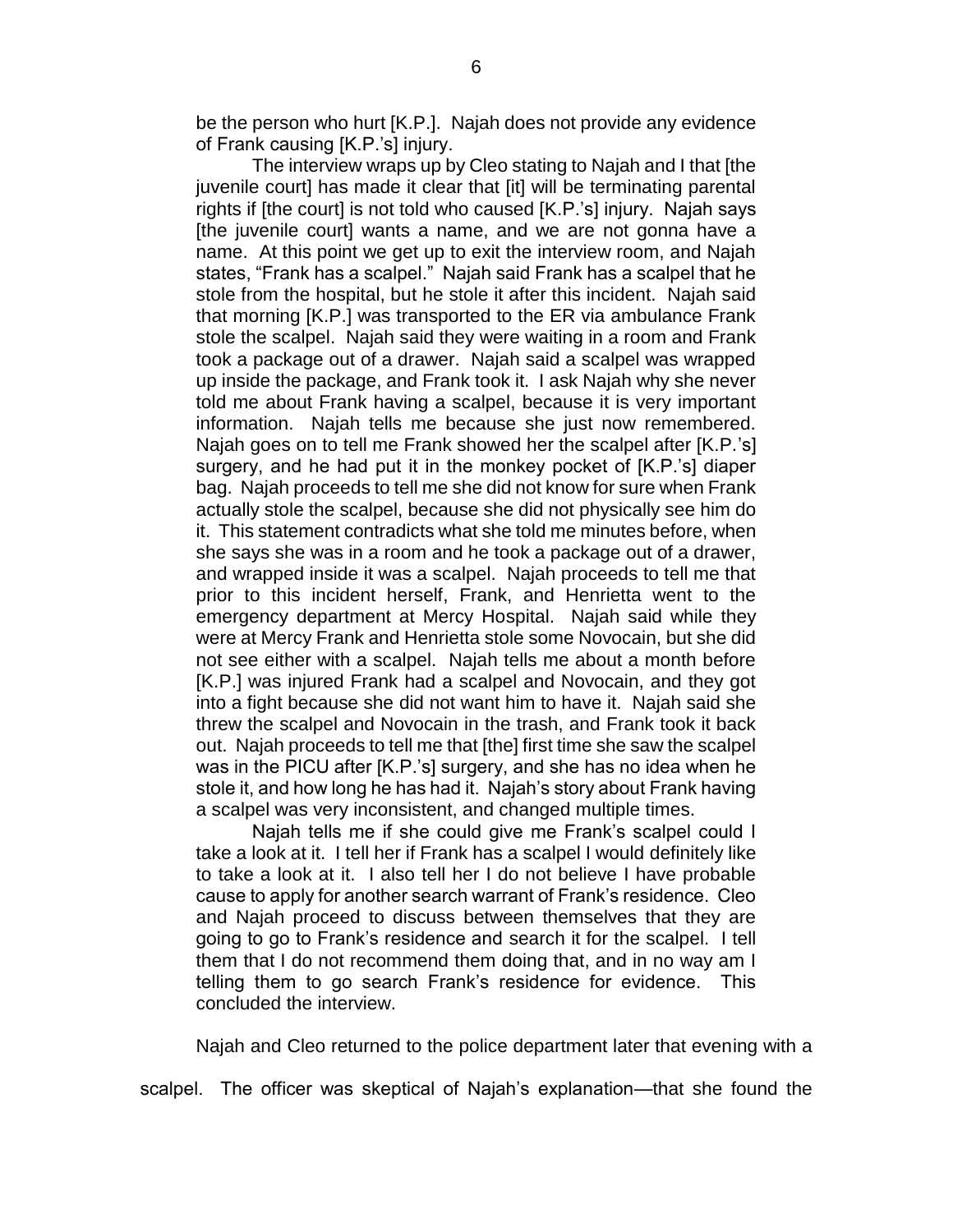scalpel behind a suitcase in the closet of Frank's bedroom—because neither emergency personnel nor searching police officers had observed such an instrument, and because neither Najah nor Frank had made any statements to emergency personnel as to what caused K.P.'s injury. Nonetheless, the scalpel was tested for DNA. Two DNA profiles were found on the scalpel, but K.P. was eliminated as the source of either DNA profile.

Najah made little progress in the early stages of the case. She remained involved with Frank. She was homeless and unemployed. She failed to schedule a substance-abuse evaluation for weeks. She was often late for visits. She was arrested for interference with official acts, after which she reported at a family team meeting she had been too drunk to remember what happened. A psychological evaluation conducted in July 2016 remarked Najah was "lethargic and extremely tired" as well as "dysphoric and hopeless." She and Cleo both reported child abuse by Najah's biological mother. However, Najah, for much of this case, was living with her biological mother. Najah elaborated on her allegations against Devonte, which included accusations he had raped her while she was sleeping and admitted to doing so. She claimed she withdrew from community college because he was stalking her. She claimed her relationship with Frank ended after the injuries to K.P.; however, they continued to live together at Henrietta's house until two weeks prior to the evaluation, when they had a physical altercation. She reported a significant history of mental illness. Her cognitive ability was rated average. The evaluation recommended therapy, substance-abuse treatment, support groups, and parenting classes.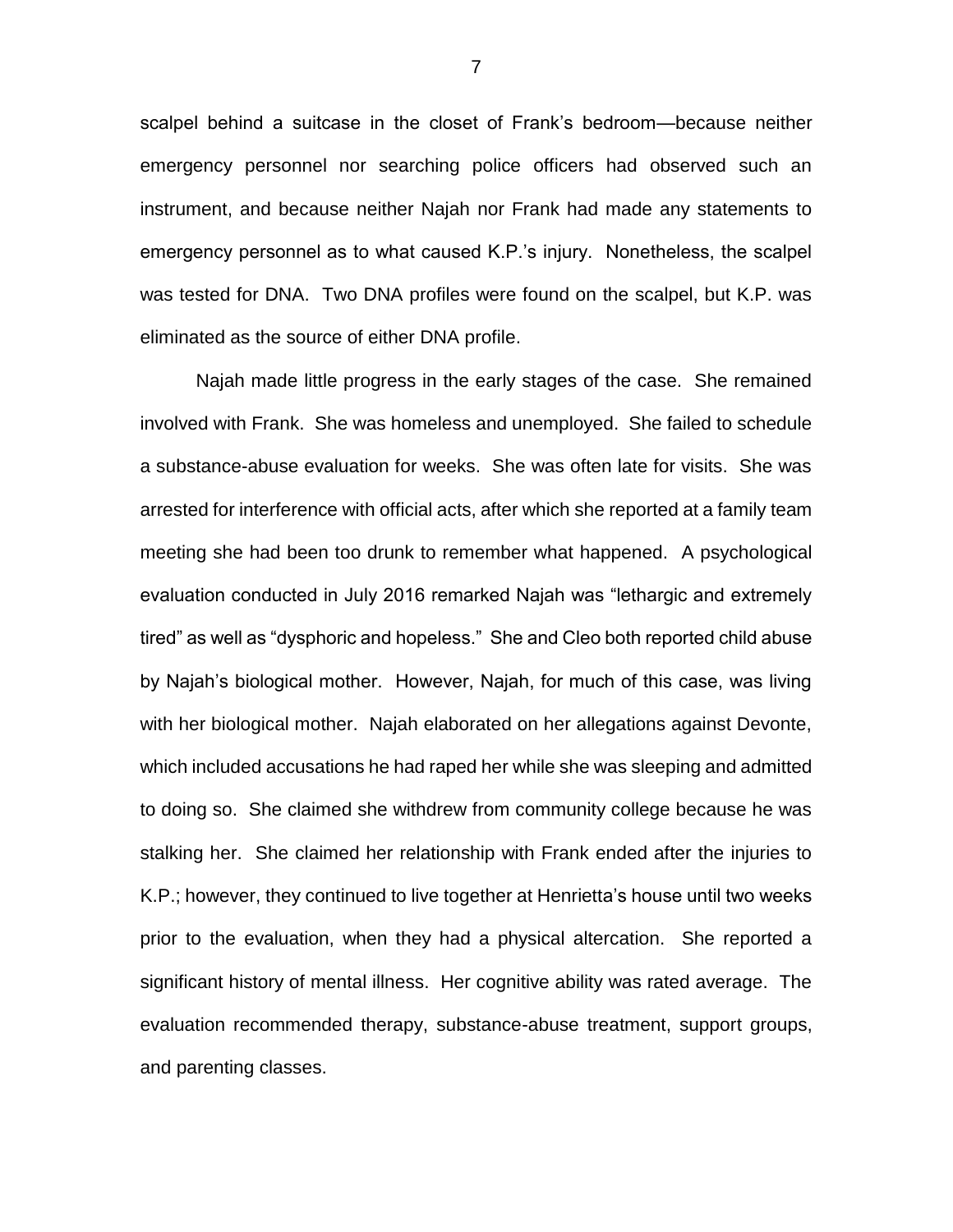By the time of a September 2016 review hearing, Najah had been unsuccessfully discharged from outpatient substance-abuse treatment after she admitted smoking a cigarette with "something" in it, refused to provide a specimen for a drug test, and reported using cocaine and PCP. She remained vehemently opposed to therapy. She was chronically unemployed. She had failed to secure housing of her own. IDHS recommended termination of her parental rights.

In October 2016, Najah was charged with operating while intoxicated and child endangerment after she failed to yield at an intersection and caused an accident with three young children in the car. At 8:00 a.m., her blood alcohol level was over the legal limit. She was ultimately granted a deferred judgment and placed on probation for two years.

In contrast to Najah, Devonte demonstrated some progress. At the disposition hearing, IDHS filed a paternity test report confirming Devonte as K.P.'s father. Devonte began visits and services once paternity was established. He had his first family team meeting on June 15. Devonte also completed a psychological evaluation. The evaluator noted he was cooperative but distracted by his cell phone. His profile was "consistent with that of an individual who is hostile toward and feels alienated from others, is distrustful of others, and has had negative interpersonal experiences." His cognitive ability was assessed in the borderlineimpaired range. Despite his limitations, Devonte made progress in most areas of his case plan.

The first permanency hearing in this matter was held in November 2016. At the hearing it was noted Devonte was making more progress than Najah. After the hearing, she began making accusations he was harassing her at the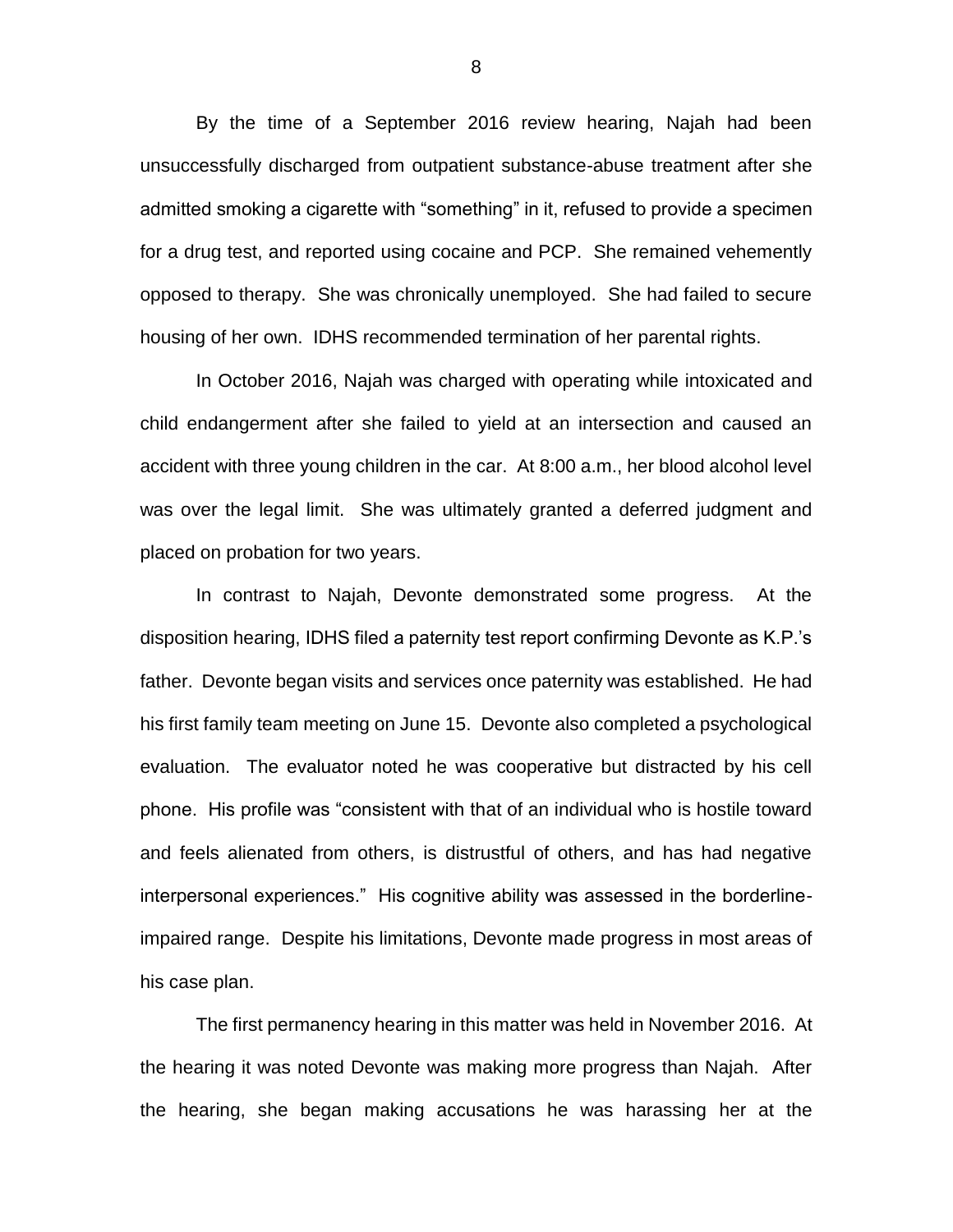McDonald's where they both worked. The State deferred filing a termination petition against Devonte because of his continued progress.

In January 2017, Najah said she was moving in with Cleo and "everything is finally turning around." She obtained a new substance-abuse evaluation and started to attend treatment. She attended visits more regularly.

On January 1, 2017, Devonte was charged with operating while intoxicated. Later in January, he was fired from his job at McDonald's due to a conflict with another employee.

At a second permanency hearing in February 2017, the court noted Najah's failure to comply with requirements consistently and changed the permanency goal to reunification with Devonte. IDHS approved overnight visits with Devonte. According to FSRP reports, Devonte paid attention during parenting, followed through with evaluations, completed substance-abuse treatment, and developed a loving relationship with K.P. He kept his apartment clean, child-proofed it, obtained supplies and meals, and never displayed any anger or harshness with K.P.

By late March, IDHS was trying to plan for a trial home placement with Devonte, but the plan could not move forward because he did not have a job or child care. IDHS paid his April rent so he would not lose housing.

After Najah moved in with Cleo, IDHS approved Cleo to supervise visits, allowing more time between Najah and K.P. Around the same time, providers learned Najah was pregnant. In April 2017, Cleo developed suspicions Najah was using drugs and demanded a drug test. The test was positive for cocaine. Cleo made Najah leave her home. However, neither reported this change. For two weeks, Cleo canceled visits, telling providers Najah was sick.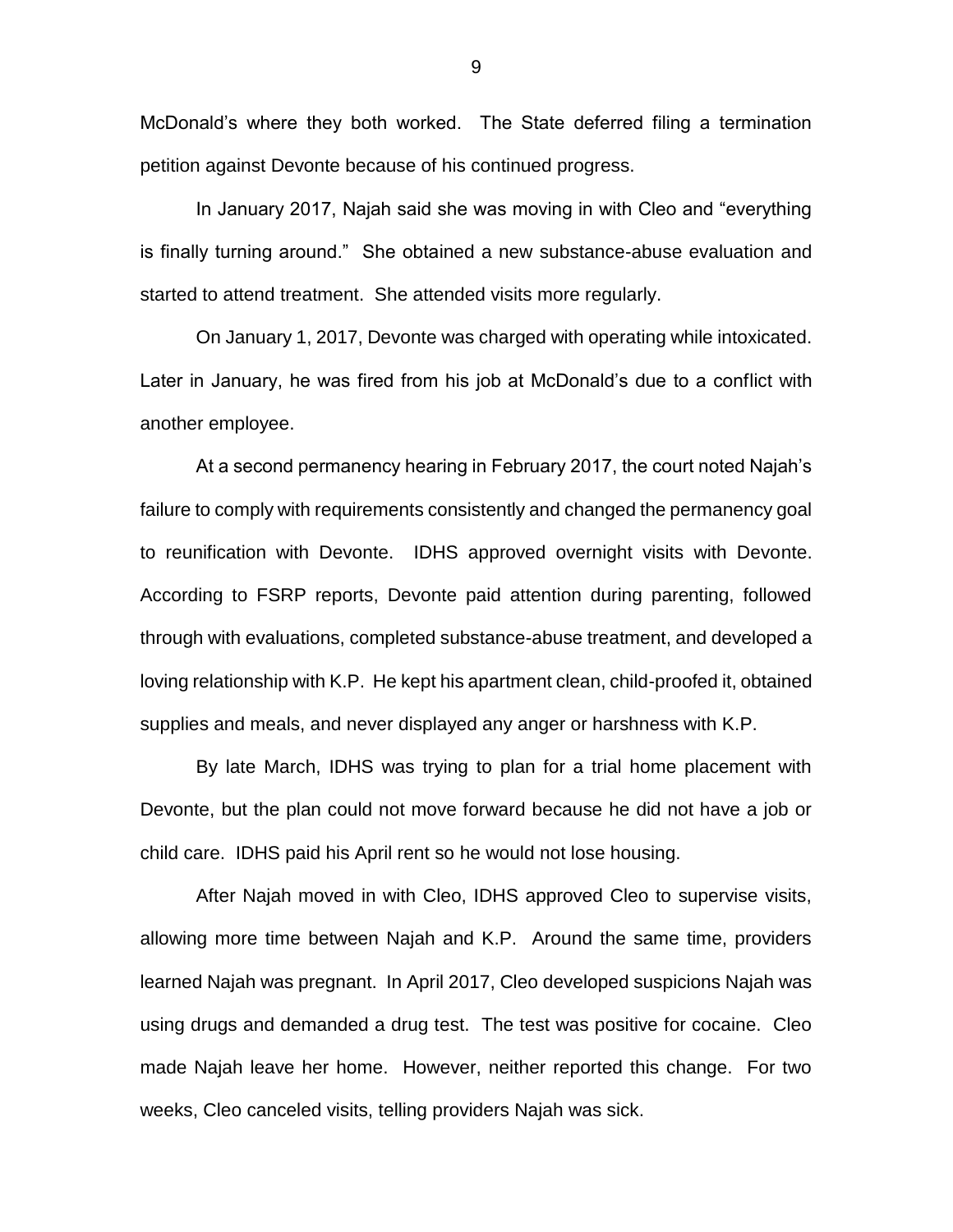On May 8, 2017, IDHS received a report Cleo had kicked Najah out of her home and Najah was staying with Devonte. The assigned IDHS worker asked the FSRP worker to do an unannounced drop-in at Devonte's home. When the FSRP worker arrived that morning, she found Najah sleeping in Devonte's bed. Najah later claimed she had been staying with her biological mother—who lives near Devonte, apparently in the same apartment complex—but had left her biological mother's home the previous night because Najah had a migraine, the mother was having a party, and Najah couldn't sleep. Najah denied knowing K.P. was present, although the FSRP worker testified it was typical for K.P. to sleep in a crib in Devonte's bedroom when he was at Devonte's home.

After the May 8 incident, Devonte's visits were moved to fully supervised and IDHS rescinded its supervisory approval for Cleo. The plan for a trial home placement with Devonte was put on hold. Once his visits were moved to fully supervised, his cooperation decreased. He canceled several visits and arrived late or left early at others. Najah's visits with the child decreased after the incident. She had no visits between June 26 and the August 8 termination hearing. She testified:

I'm not wanted around my child, and that's very clear. And I don't have to be, as long as I know he's happy and with his dad and not in a foster home. I want a forever family with his real family. I don't have that bond with my—with [K.P.] like Devonte has. Time, it takes time to build a relationship like that, and I never got that. And it's to a point where it's like he barely recognizes me, like he knows I'm his mom, but he doesn't light up.

Najah testified she was staying with her biological mother after being kicked out of Cleo's home, but she did not report that to IDHS or FSRP and the FSRP worker was never able to locate her there. She was due October 23 but was uncertain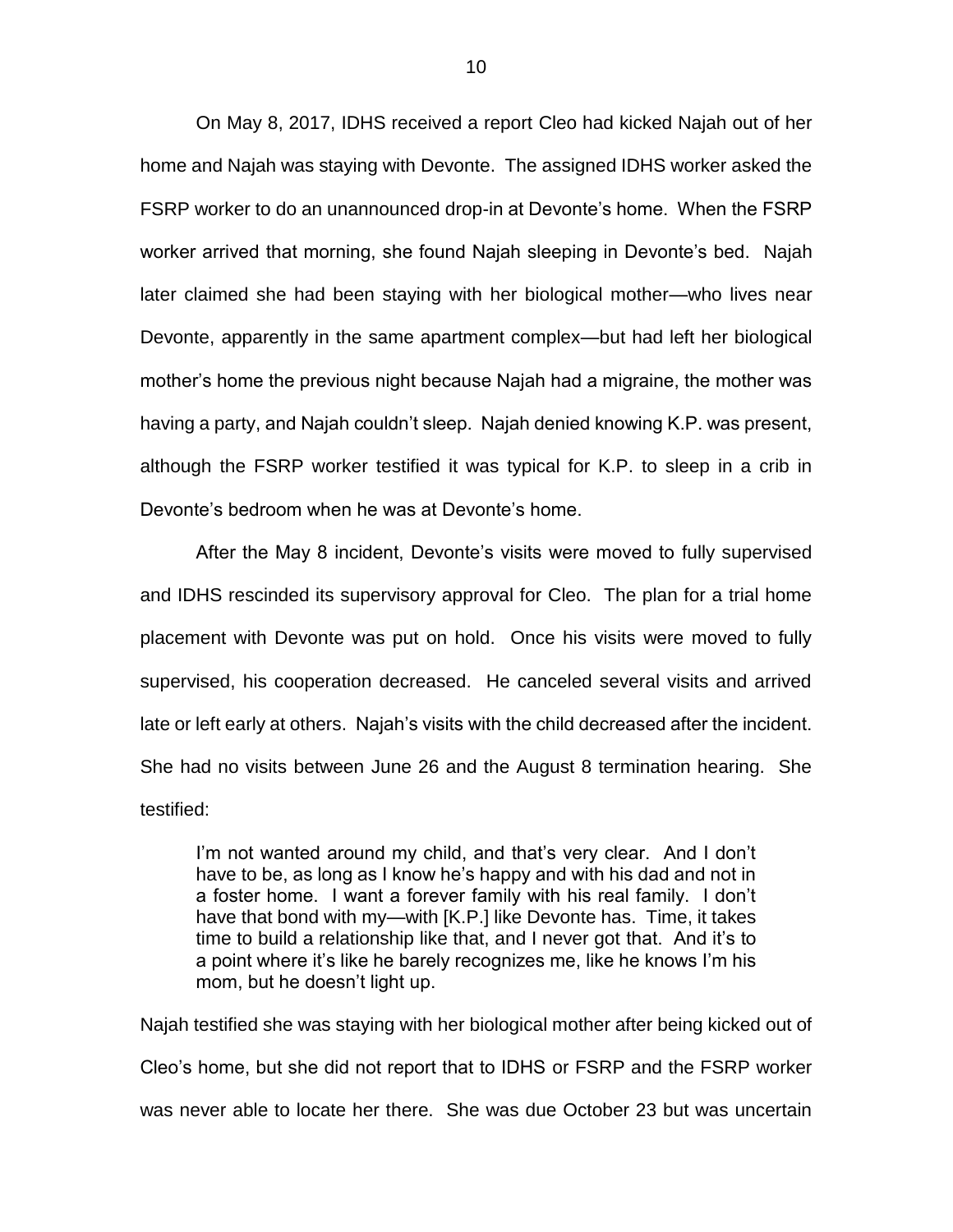who the father was. When asked about reports Devonte had attended prenatal appointments with her, she said he "gave me a ride on my first one and left"; she denied he was the father. She claimed she only used cocaine once.

Devonte testified at the termination hearing he was employed at a staffing agency, where he had been employed for a month. Before that, he had worked at a restaurant for two weeks. Before that, he had held various jobs through another staffing agency. Those jobs were all held since his termination from McDonald's approximately six months prior. He was asked if he had any concerns Najah would again allege he raped her or abused her. He said he did not. He testified he trusted her "100%." He testified it was his opinion Frank, not Najah, had harmed K.P. because he had known Frank longer—they are half-brothers—and therefore knew "his capability." He also testified he would not leave K.P. with her alone.

The FSRP worker testified she would never leave K.P. alone with Najah because she "would never forget what happened to [K.P.]." She also testified she did not believe K.P. could be safely returned to Devonte because of the May 8 incident. She estimated she might recommend placement with Devonte in three months, if another expansion of visits and a trial home placement were successful.

The IDHS worker recommended termination of parental rights. Her concerns about Najah included: the founded child abuse report and seriousness of K.P.'s injuries; her failure to share information with the police promptly; her failure to follow through with therapy; her ongoing substance abuse despite multiple evaluations and attempts at treatment; the criminal charges stemming from the car accident; her lack of employment; her lack of housing; her drug use; and the May 8 incident. The IDHS worker noted concerns about Devonte's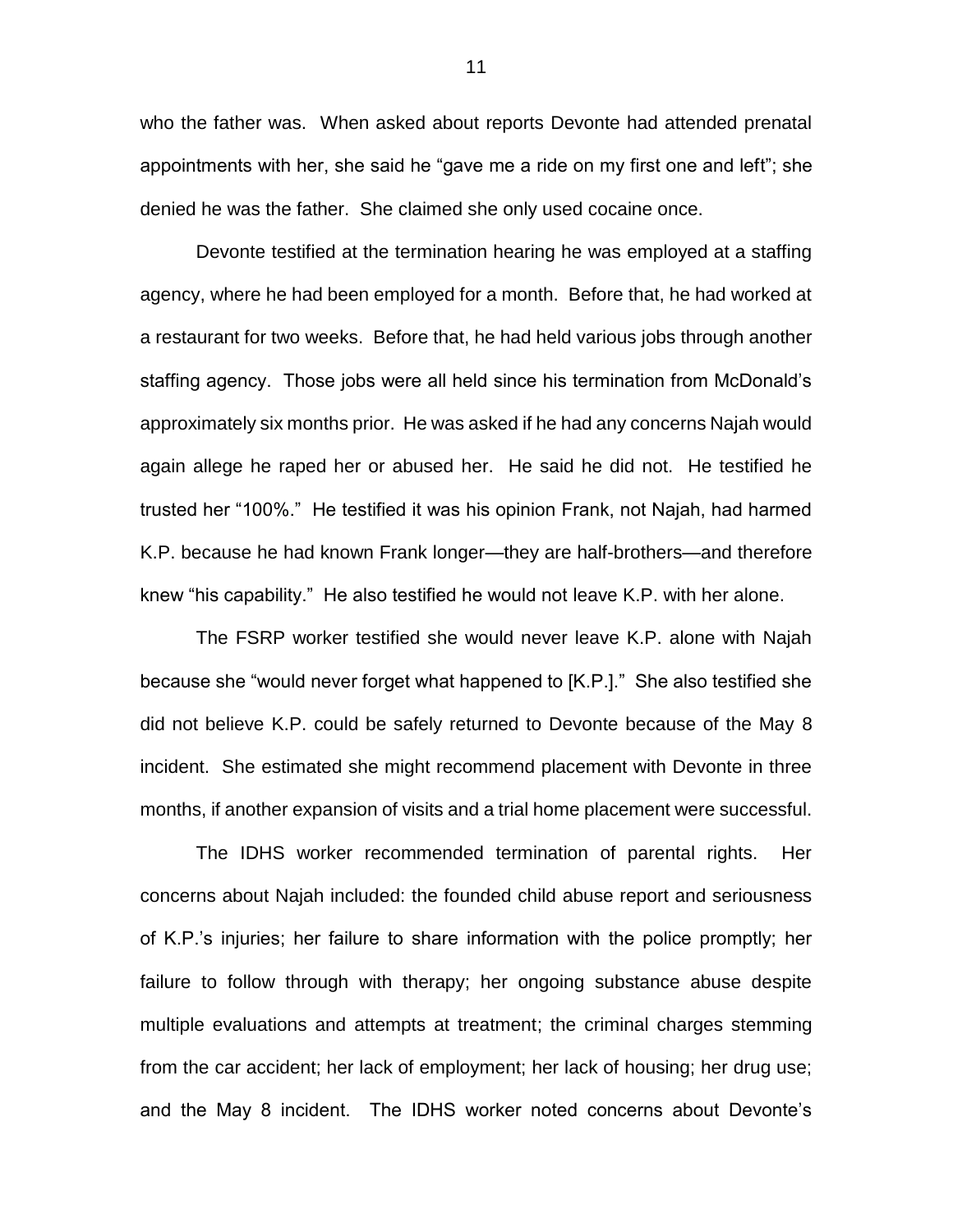employment and lack of child care but said her greatest concern was "his insight and protective capacity." She did not believe Devonte appreciated the seriousness of what happened to K.P. or the risks Najah presents to K.P. She testified the ongoing relationship between Najah and Devonte was "completely dysfunctional and unhealthy." She added: "It confuses me that she left him and then was dating his [half-]brother, and that between her and his [half-]brother, someone almost killed his son, yet he doesn't really seem to have any big concerns about her. I just don't understand."

The juvenile court terminated both parents' parental rights. It concluded "[t]he case against reunification with Najah is overwhelming." As for Devonte:

The case against reunification with Devonte is more complicated, yet more frustrating. The Court's patience with him has now been exhausted. After reading the entire record of this case from beginning to end—hundreds and hundreds of pages of reports and orders—the Court finds it stunning that Devonte would invite Najah into his apartment on the night of May 7. He was warned over and over again by everyone involved in this case that he could not allow Najah to be present during his visits. This includes clear and specific orders of the Court, as well as written safety plans developed during his family team meetings. His choice was incredibly reckless and irresponsible. He knowingly put [K.P.'s] safety and their future as father and son at risk. And despite having three full months to reflect upon this decision, his testimony made it very clear to the Court that he would do it again. The Court rejects the argument that this was a "one time only" mistake, that Devonte fell victim to Najah's manipulation, and that he has learned from this experience. The Court finds that Najah continues to pose an imminent risk to the health and safety of [K.P.], and that Devonte's choice of pursuing a relationship with her over protecting his son establishes, by overwhelming evidence, that he poses the same risk to [K.P.].

Both parents now appeal.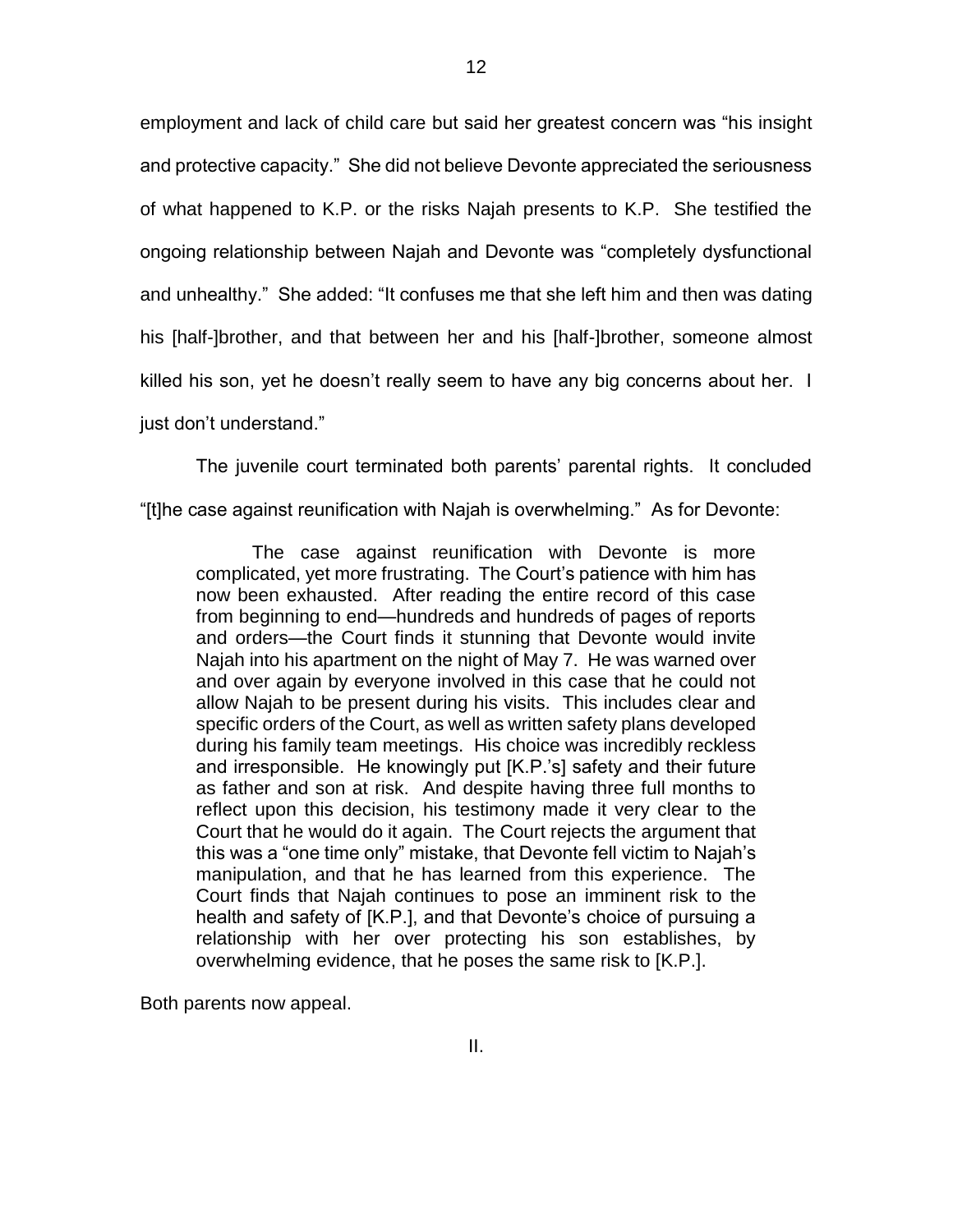The court reviews proceedings terminating parental rights de novo. *See In re A.M.*, 843 N.W.2d 100, 110 (Iowa 2014). To terminate a parent's rights, the State must first prove a statutory ground authorizing termination of a parent's rights. *See* Iowa Code § 232.116; *In re M.W.*, 876 N.W.2d 212, 219 (Iowa 2016). Next, the State must prove termination of a parent's rights is in the child's best interest. *M.W.*, 876 N.W.2d at 219–20. Finally, the court decides whether permissive considerations in section 232.116(3) should preclude termination of a parent's rights. *Id.* at 220.

#### III.

We first address Najah's appeal. Najah raises but one claim: the strength of her bond with K.P. should preclude termination of her parental rights. *See* Iowa Code § 232.116(3)(c). We have little difficulty rejecting this claim. The child spent his first twelve days of life in the NICU, then approximately two weeks in the mother's care, and has been removed from her care ever since. On top of that, the reason for removal was that the mother was one of two suspects in what appears to be an intentional act aimed at killing the child. The mother's contact with the child since has been limited. Most, if not all, of her time with the child since has been brief and supervised. Moreover, she herself testified to the lack of a bond between herself and the child. Nothing about this case suggests the two have any bond. The mother's claim fails.

IV.

Devonte raises three claims. He challenges the sufficiency of the evidence supporting the statutory ground for termination, requests an additional six months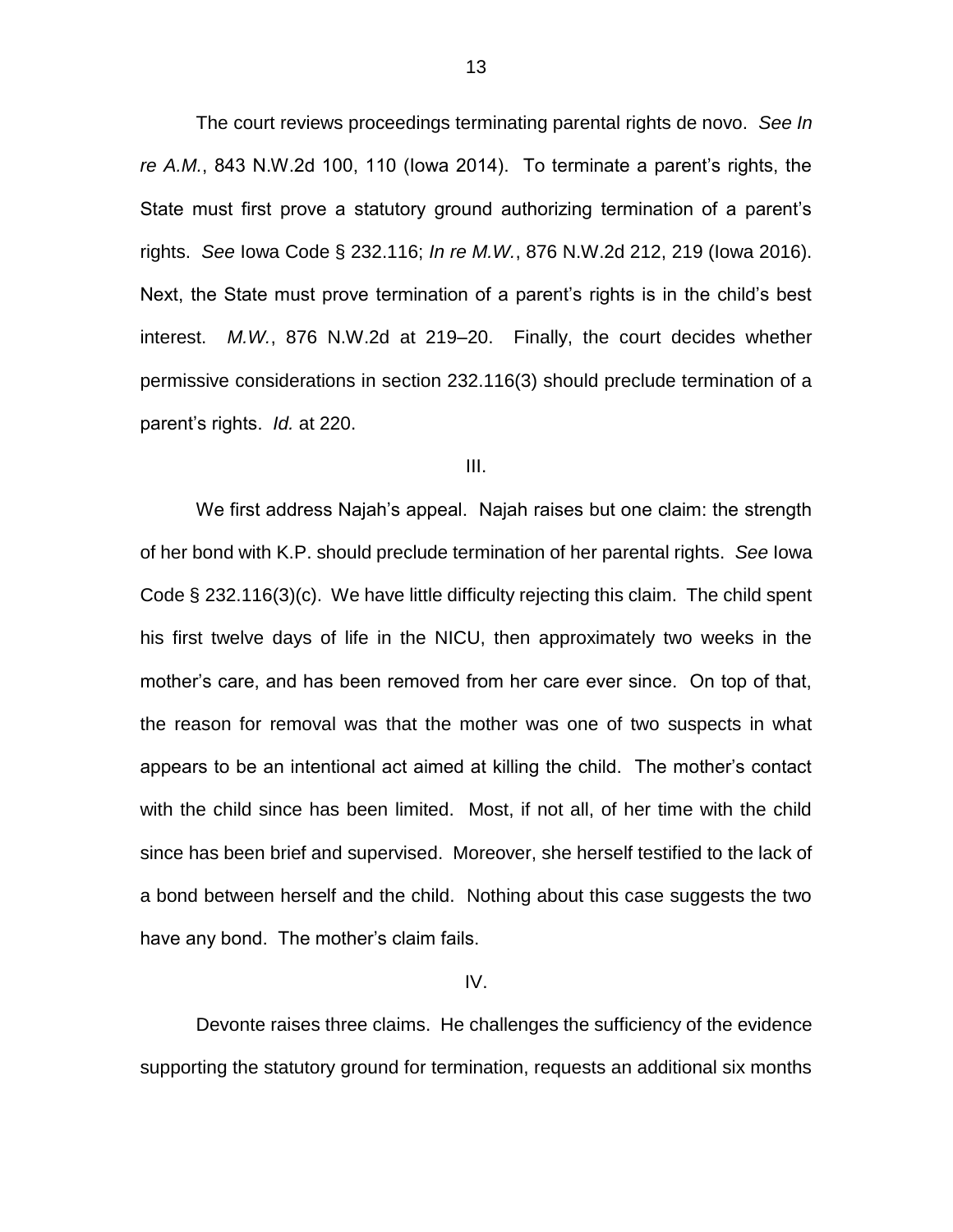to work toward reunification, and argues termination is not in the child's best interest.

Devonte's parental rights were terminated pursuant to section 232.116(1)(h) (2017), which requires the State to prove:

- (1) The child is three years of age or younger.
- (2) The child has been adjudicated a [CINA].
- (3) The child has been removed from the physical custody of the child's parents for at least six months of the last twelve months, or for the last six consecutive months and any trial period at home has been less than thirty days.
- (4) There is clear and convincing evidence that the child cannot be returned to the custody of the child's parents as provided in section 232.102 at the present time.

The father addresses only the fourth element. He notes he obtained a mentalhealth evaluation and substance-abuse evaluations and maintained stable housing. He argues his employment history is satisfactory given his cognitive abilities and educational background. He also argues he would keep K.P. safe even if Najah were involved in the child's life. Picking up on an argument advanced by the guardian ad litem, he argues at the socioeconomic level he shares with Najah, "one expects others to do bad things" and "one is not surprised or angry" when this happens. His lack of surprise or anger at Najah "does not equate with the inability to be protective for one's child."

We are not persuaded. First, Devonte has presented no evidence about the role socioeconomic status plays in his resigned acceptance of Najah's behavior. Second, we are less concerned with his level of surprise or anger and more concerned with the decisions he has made with respect to Najah. We are disinclined to conclude Devonte's socioeconomic status forced him to ignore the repeated warnings of service providers and the juvenile court or forced him to allow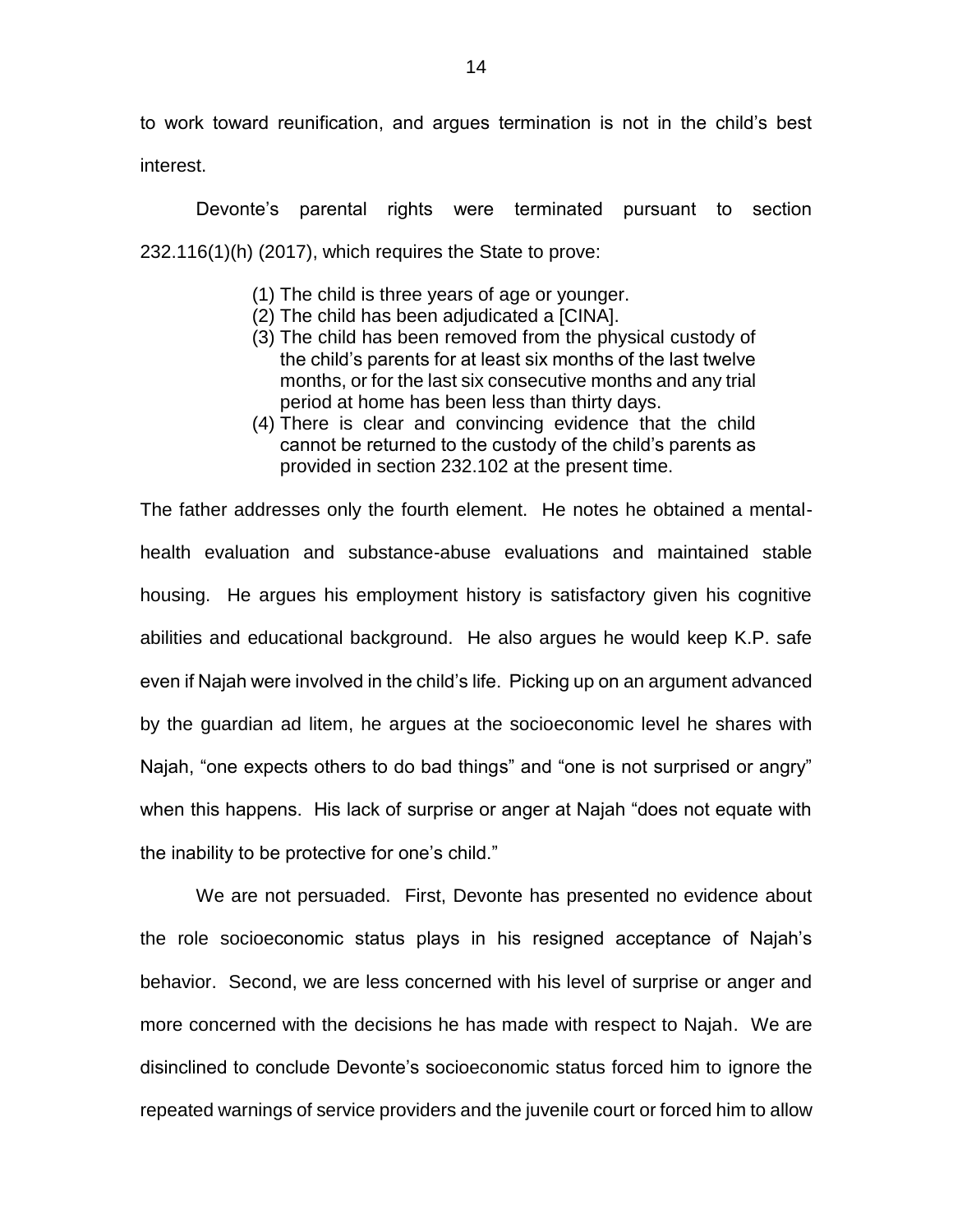Najah into his home while K.P. slept. It may well be that Devonte could protect K.P. from Najah; however, there is harm from his lack of judgment in permitting Najah to be around the child in the first place. Devonte has demonstrated a lack of protective capacity over the child. His inability to protect the child from Najah creates an appreciable risk of adjudicatory harm to the child sufficient to authorize the termination of his parental rights.

Devonte next requests an additional six months to work toward reunification. To grant this request, we must find the need for the child's removal will no longer exist at the end of the additional six-month period. *See* Iowa Code § 232.104(2)(b). We must "enumerate the specific factors, conditions, or expected behavioral changes which comprise the basis for the determination" the need for removal will no longer exist at the end the extension. Iowa Code § 232.104(2)(b).

We must also reject this claim. Devonte testified he trusts Najah one hundred percent. This is troubling given Najah's potential complicity in attempts to kill the child, her arrest for operating under the influence with children in the vehicle, and her use of cocaine while pregnant with another child. Najah is a risk of harm to her children. Devonte's continued association with Najah exposes the child to an appreciable risk of adjudicatory harm, and there is no evidence this association would end if Devonte were given more time. He already has violated express orders to not allow Najah contact with the child. Her testimony supports the conclusion that she will continue to press for a family arrangement with Devonte. His testimony supports the conclusion he would allow continued contact.

Devonte last argues termination is not in the child's best interest. We disagree. This case began when someone nearly killed this child. It may well have